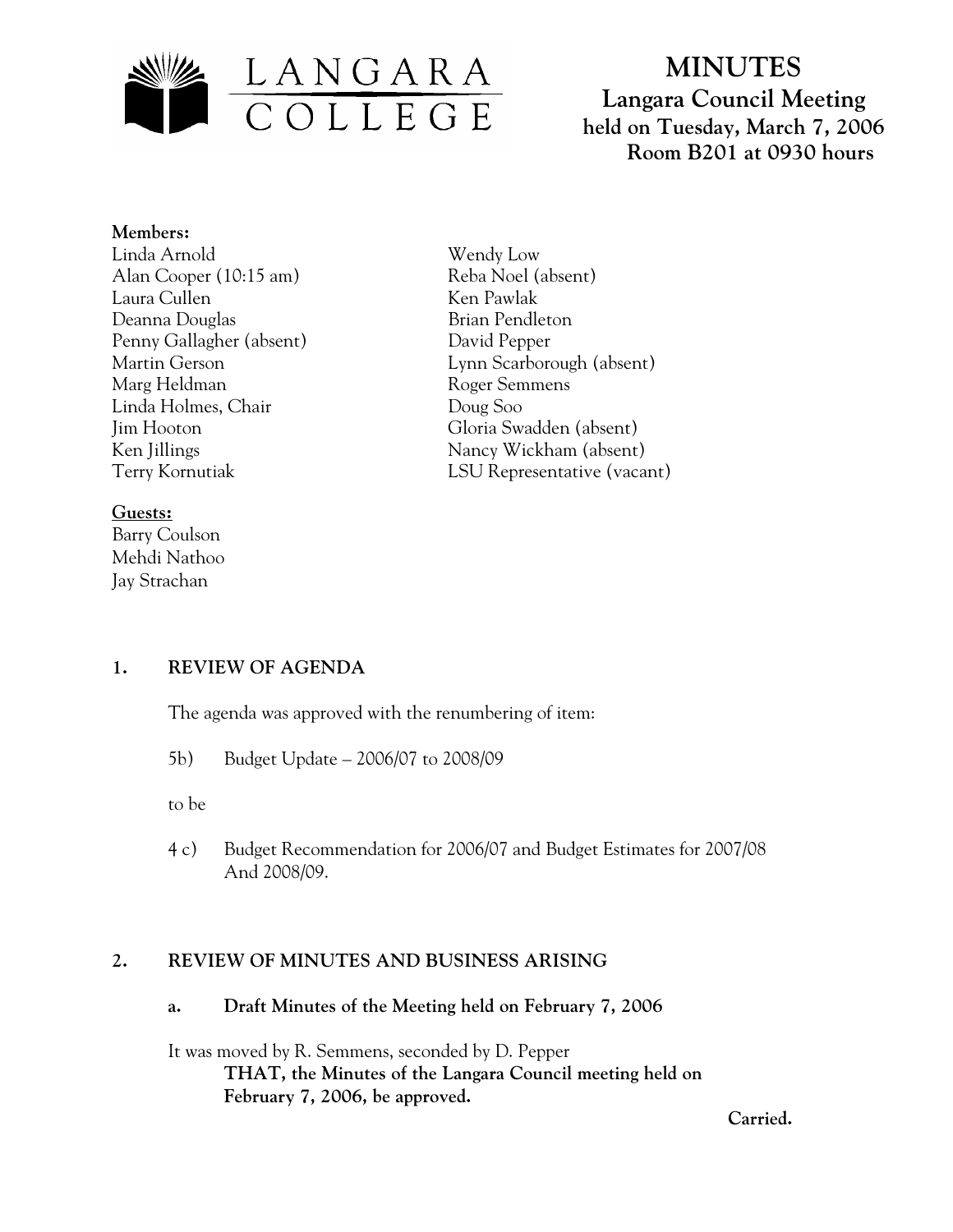## **3. CURRICULUM ITEMS**

## **a. Education Council Meeting held January 17, 2006**

L. Cullen introduced the Summary Report of the Education Council meeting held January 17, 2006, and noted there were no items with financial implications. She noted that Langara College's Bachelor of Science in Nursing degree has been approved.

It was moved by L. Arnold, seconded by M. Gerson

**THAT, the Summary Report of the Education Council meeting held January 17, 2006, be received.** 

*Carried. Carried.* 

# **4. ACTION ITEMS**

 **a. Canadian Forces Liaison Council (CFLC) – Request for Support**  L. Holmes referenced her memo dated February 28, 2006 entitled Canadian Forces

Liaison Council – Request for Support. She noted that a letter from the CFLC was sent to all institutions requesting that special consideration be given to Student-Reservists enrolled in colleges to assist them to meet their military service requirements. L. Holmes noted that her memo was also forwarded to Education Council and that J. Hooton will address that request. Langara Council was asked to consider items (e) and (f). L. Holmes noted that this request for accommodations is similar to the consideration given to the accommodations that are provided for students with disabilities and religious practices. B. Pendleton questioned the implications of items (b) and (c) regarding student absences during exams. L. Holmes noted that a "Special Considerations for Receiving Course Credit Policy" is being drafted that addresses this type of issue as per some of our past practices. A question was raised about Section 50 and 60 courses and the two weeks that would be affected. L. Holmes suggested that an orientation document should be prepared so that Student Reservists could be informed about the things that they should consider when making these types of decisions and the processes that they should follow to request accommodations.

It was moved by L. Cullen, seconded by J. Hooton

**THAT, item (e) of the request and recommendation to actively and sympathetically grant Student-Reservists concessions to assist them to meet their military service requirements, be approved.** 

*Carried. Carried.* 

## **b. Revision to Policy C3001 – Purchasing**

D. Douglas noted that in the 2005 Annual Audit, KPMG identified minor changes that had to be made to clarify when Purchase Orders are/are not required. She further noted that the policy must be in place prior to year-end, in accordance with the auditor's recommendations. D. Douglas referenced her memo dated March 2, 2006 entitled Draft Policy – Purchasing attached to the agenda and noted that the changes outlined in the memo had been incorporated.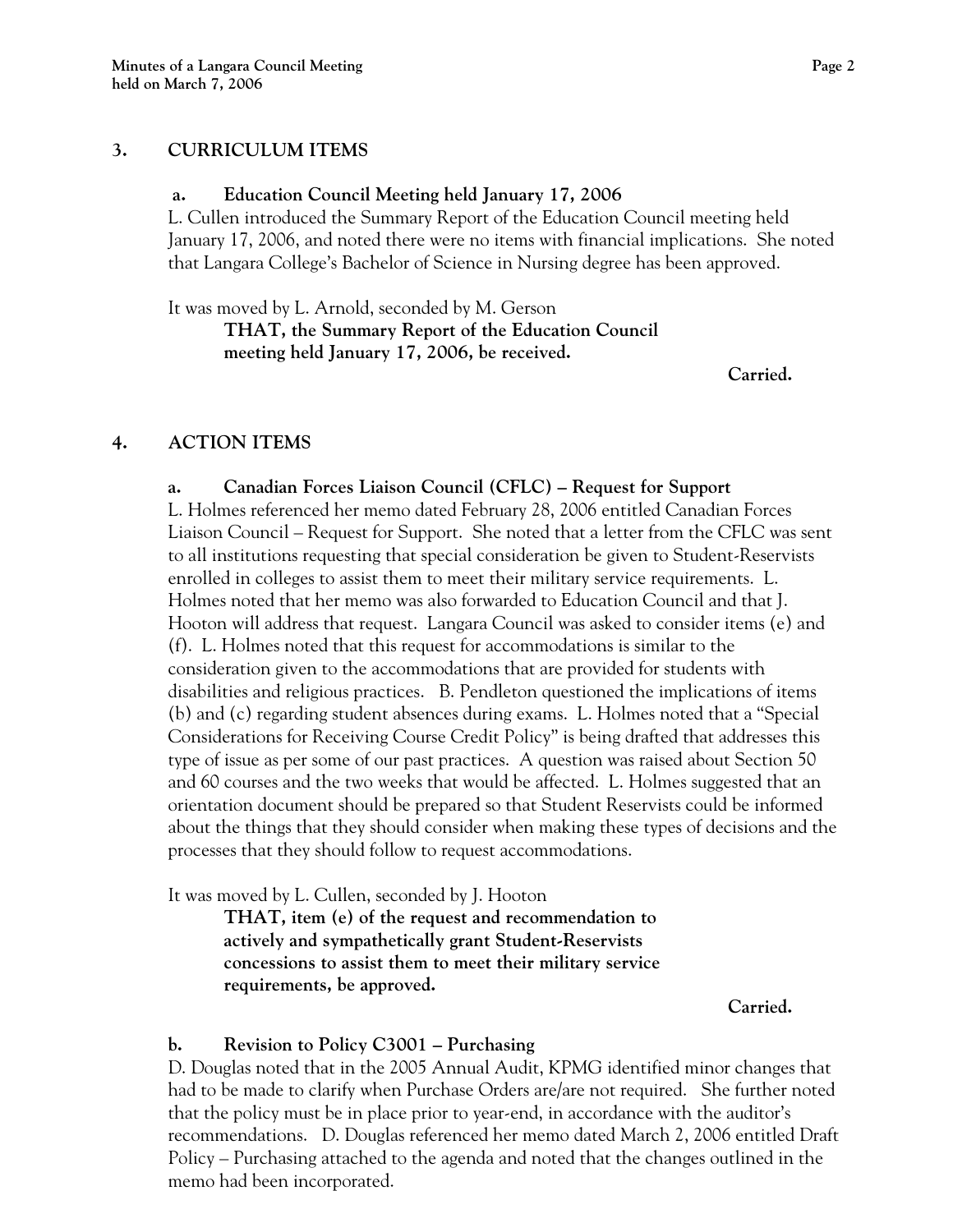Discussion ensued on the draft policy and the following additional changes were agreed to:

- In the sentence in Item 5.4, add  $5.8$  after 5.5 as an exception to the rule.
- Delete Items 6 and 8 from Appendix 3 List of Delegated Authorities, and move item 7 to Appendix 4 – Technical Authorities as item 8.
- Add and related Licenses to the end of Audiovisual Software in Item 3 in Appendix 4 – Technical Authorities.
- Change Coordinator, Media and Copyright to Media Librarian in Item 3 in Appendix 4 – Technical Authorities.
- Add Memberships as Item 4 in Appendix 5 and renumber.

It was moved by D. Douglas, seconded by L. Cullen

**THAT, draft Policy C3001 – Purchasing, be approved with the noted changes.** 

*Carried. Carried.* 

# **c. Budget Recommendation for 2006/07 and Budget Estimates for 2007/08 and 2008/09**

D. Douglas presented a document titled 2006/07 Budget Estimates dated March 7, 2006 (attached to these minutes) and described its contents.

The following comments were noted during discussion:

- The Ministry's funding letter is expected to be received by March 15, 2006.
- The College Board has approved a tuition fee increase of 2%, and a \$100.00 per credit fee for upper division core courses, effective May 1, 2006;
- Langara will be approximately 340 FTEs below target in 2005/06 (93%) productivity);
- The freeze on capital spending for 2005/06 will be lifted;
- There will be a freeze on capital spending for 2006/07 until demand is known.

It was moved by D. Douglas, seconded by M. Gerson

**THAT, the budget as described, be recommended to the President for the Operating Plan for 2006/07.** 

# *Carried. Carried.*

D. Douglas presented a document titled 2007/08 and 2008/09 Budget Estimates dated March 7, 2006 (attached to these minutes) and described its contents.

During discussion, it was noted that the Student bus pass subsidy of \$14/month was only meant to be provided until the U-pass Program came into effect which should have been in the Fall 2005. Students will be put on notice that the College can only carry the bus pass subsidy for one more year at which time the subsidy will be eliminated. This savings should balance the 2007/08 budget with the exception of FTEs, which will require the continuance of the capital freeze, pending demand.

It was moved by M. Gerson, seconded by D. Pepper